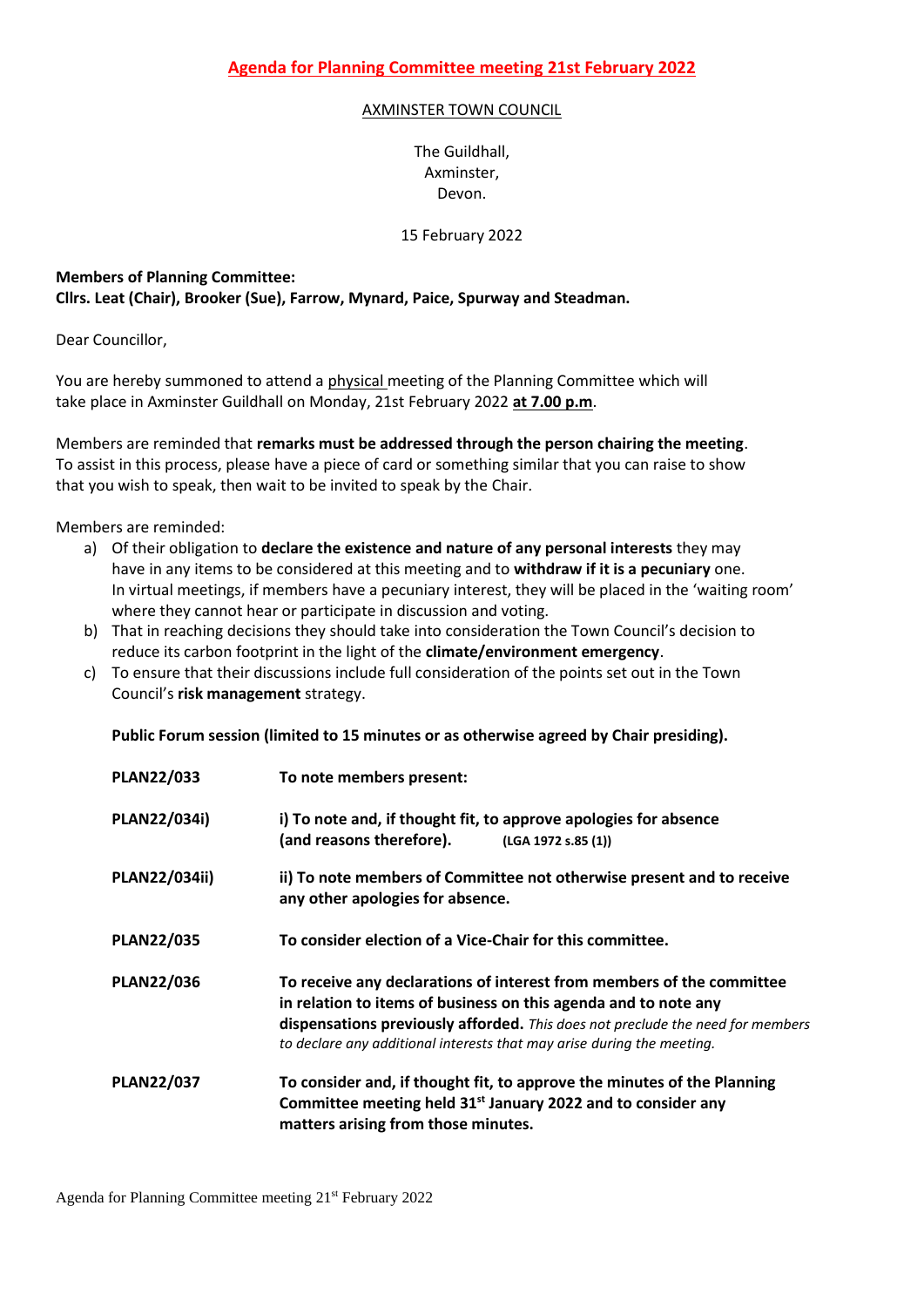| <b>PLAN22/038</b> | To consider any matters listed on this agenda that Councillors consider<br>should be dealt with as confidential business as per the provisions<br>of The Public Bodies (Admission to Meetings) Act 1960.                                                                                                                                                                                                                                            |
|-------------------|-----------------------------------------------------------------------------------------------------------------------------------------------------------------------------------------------------------------------------------------------------------------------------------------------------------------------------------------------------------------------------------------------------------------------------------------------------|
| <b>PLAN22/039</b> | To consider planning applications (as shown below) advised by the Local<br>Planning Authority (East Devon District Council) prior to the agenda publication:                                                                                                                                                                                                                                                                                        |
|                   | i) 21/3358/FUL<br>Paynes Place Farm, Axminster. EX13 5SE<br>Construction of agricultural building.                                                                                                                                                                                                                                                                                                                                                  |
|                   | ii) 22/0197/FUL<br>Fawnsmoor Farm, Lyme Road, EX13 5SW<br>Conversion of barn for residential use.                                                                                                                                                                                                                                                                                                                                                   |
|                   | iii) 22/0232/AGR<br>Hunthay Farm, Axminster. EX13 5RJ<br>Proposed agricultural building.                                                                                                                                                                                                                                                                                                                                                            |
|                   | iv) 22/0254/FUL<br>Cranmere, Musbury Road, Axminster. EX13 5JS<br>Single storey rear extn. Single Storey side extn. Creation rear patio.                                                                                                                                                                                                                                                                                                            |
|                   | $v)$ 22/0258/AGR<br>Great trill Farm, Musbury. EX13 8TU<br>Erection of agricultural barn.                                                                                                                                                                                                                                                                                                                                                           |
|                   | vi) 22/0261/FUL<br>Heatherdale, Cooks Lane, Axminster. EX13 5SQ<br>COU of building for annexe and holiday accommodation purposes.                                                                                                                                                                                                                                                                                                                   |
|                   | vii) 22/0262/FUL<br>Stanzita, King Edward Road, Axminster, EX13 5PP<br>Creation of off-road parking space within front garden.                                                                                                                                                                                                                                                                                                                      |
|                   | viii) 22/0268/MRES<br>(Adjacent to) West Street Car park, Axminster.<br>Approval of RES matters (landscaping) pursuant to outline planning consent<br>18/1681/MOUT (10 no. dwellings with access, parking and bin/cycle store)                                                                                                                                                                                                                      |
| <b>PLAN22/040</b> | To consider planning applications advised by the Local Planning Authority<br>(East Devon District Council) after the agenda publication and as shown<br>on the supplementary agenda published (if applicable):                                                                                                                                                                                                                                      |
| <b>PLAN22/041</b> | To note determinations/decisions on Planning Applications previously considered:                                                                                                                                                                                                                                                                                                                                                                    |
|                   | 21/3261/FUL<br>10 Beavor lane, Axminster. APPROVED STD TIME LIMIT<br>21/2966/VAR<br>Unit 9-9a Weycroft Avenue, Millwey Trad Est. WITHDRAWN<br>Unit 9-9a Weycroft Avenue, Millwey Trad Est. WITHDRAWN<br>21/2891/VAR<br>Great Trill Farm, Musbury. APPROVED WITH CONDITIONS<br>21/1912/FUL<br>21/1913/LBC<br><b>Great Trill Farm, Musbury. APPROVED WITH CONDITIONS</b><br>21/1639/FUL<br>Land north of Abbey Gate. APPROVED WITH CONDITIONS (RETRO) |
|                   | * Denotes where decision was contrary to Town Council's resolved views.                                                                                                                                                                                                                                                                                                                                                                             |
| <b>PLAN22/042</b> | To consider any Planning Correspondence.                                                                                                                                                                                                                                                                                                                                                                                                            |

**i)** *Update on correspondence from parishioner regarding matters pertaining to FUTURE development and the commensurate capacity of sewerage networks in the town.*